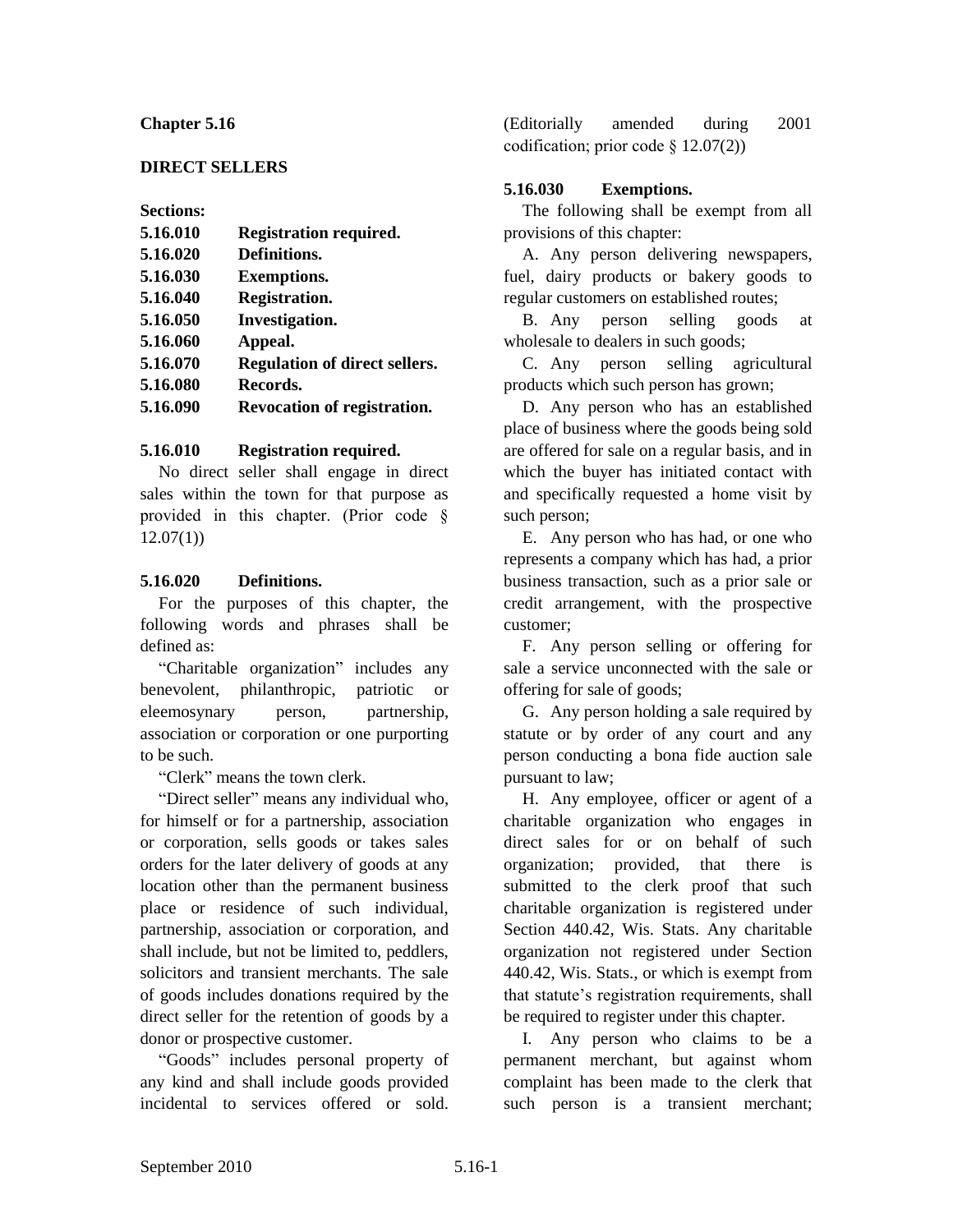provided, that there is submitted to the clerk proof that such person has leased for at least one year, or purchased, the premises from which he is conducting business, or proof that such person has conducted such business in the town for at least one year prior to the date complaint was made. (Editorially amended during 2001 codification; prior code § 12.07(3))

## **5.16.040 Registration.**

A. Applicants for registration shall complete and return to the clerk a registration form furnished by the clerk which shall require the following information:

1. Name, permanent address, telephone number and temporary address, if any;

2. Age, height, weight, color of hair and eyes;

3. Name, address and telephone number of the person, firm, association or corporation that the direct seller represents or is employed by, or whose merchandise is being sold;

4. Temporary address and telephone number from which business shall be conducted, if any;

5. Nature of business to be conducted and a brief description of the goods offered and any services offered;

6. Proposed method of delivery of goods, if applicable;

7. Make, model and license number of any vehicle to be used by applicant in the conduct of his business;

8. Last cities, villages, towns, not to exceed three, where applicant conducted similar business;

9. Place where applicant can be contacted for at least seven days after leaving the town;

10. Statement as to whether applicant has been convicted of any crime or ordinance violation related to applicant's transient merchant business within the last five years;

the nature of the offense and the place of conviction.

B. Applicants shall present to the clerk for examination:

1. A driver's license or some other proof of identity as may be reasonably required;

2. A state certificate of examination and approval from the sealer of weights and measures where applicant's business requires use of weighing and measuring devices approved by state authorities;

3. A state health officer's certificate where applicant's business involves the handling of food or clothing and is required to be certified under state law. Such certificate shall state that applicant is apparently free from any contagious or infectious disease, dated not more than ninety (90) days prior to the date the application for license is made.

C. At the time the registration is returned, a fee of twenty-five dollars (\$25.00) shall be paid to the clerk to cover the cost of processing such registration.

D. The applicant shall sign a statement appointing the clerk his agent to accept service of process in any civil action brought against the applicant arising out of any sale or service performed by the applicant in connection with the direct sales activities of the applicant, if the applicant cannot, after reasonable effort, be served personally.

E. Upon payment of the fee and the signing of the statement, the clerk shall register the applicant as a direct seller and date the entry. Such registration shall be valid for a period of one year from the date of entry, subject to subsequent refusal as provided in Section 5.16.050(B). (Ord. dated 8/14/03; prior code § 12.07(4))

## **5.16.050 Investigation.**

A. Upon receipt of each application, the clerk shall refer it immediately to the town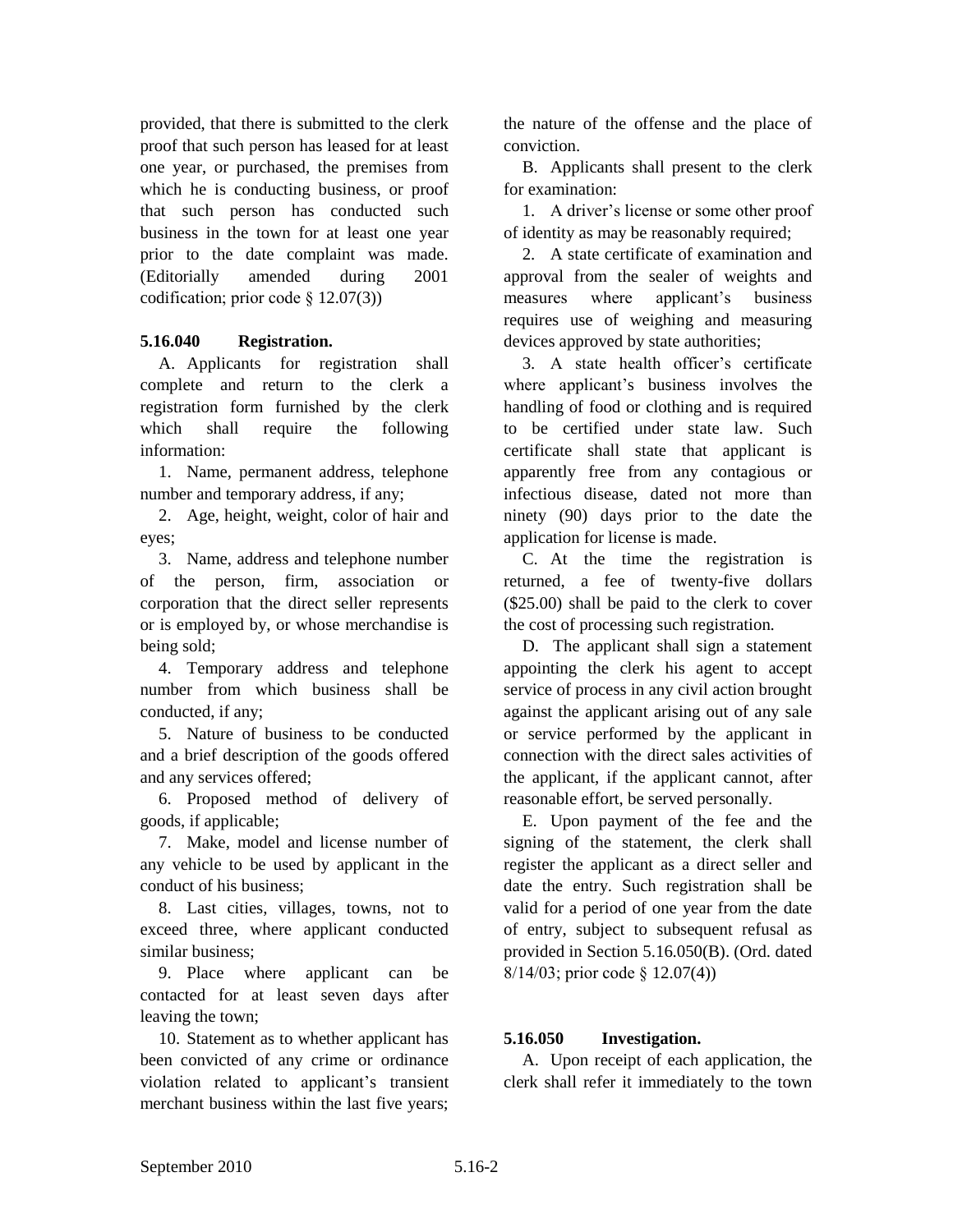police department who shall investigate the information contained in the application.

B. The clerk shall refuse to register the applicant if it is determined, pursuant to the investigation above that the application contains any material omission or materially inaccurate statement; complaints of a material nature have been received against the applicant by authorities in the last cities, villages and towns, not exceeding three, in which the applicant conducted similar business; the applicant was convicted of a crime, statutory violation or ordinance violation within the last five years, the nature of which is directly related to the applicant's fitness to engage in direct selling; or the applicant failed to comply with any applicable provision of Section 5.16.040(B). (Editorially amended during 2001 codification; prior code § 12.07(5))

# **5.16.060 Appeal.**

Any person denied registration may appeal the denial through the appeal procedure provided by Chapter 2.40 of this code. (Prior code § 12.07(6))

# **5.16.070 Regulation of direct sellers.**

A. Prohibited Practices.

1. A direct seller shall be prohibited from calling at any dwelling or other place between the hours of nine p.m. and nine a.m., except by appointment; calling at any dwelling or other place where a sign is displayed bearing the words "No Peddlers," "No Solicitors" or words of similar meaning; calling at the rear door of any dwelling place or remaining on any premises after being asked to leave by the owner, occupant or other person having authority over such premises.

2. A direct seller shall not misrepresent or make false, deceptive or misleading statements concerning the quality, quantity or character of any goods offered for sale, the purpose of his visit, his identity or the

identity of the organization he represents. A charitable organization direct seller shall specifically disclose what portion of the sale price of goods being offered shall actually be used for the charitable purpose for which the organization is soliciting. Such portion shall be expressed as a percentage of the sale price of the goods.

3. No direct seller shall impede the free use of sidewalks and streets by pedestrians and vehicles. Where sales are made from vehicles, all traffic and parking regulations shall be observed.

4. No direct seller shall make any loud noises or use any sound amplifying device to attract customers if the noise produced is capable of being plainly heard outside a one hundred (100) foot radius of the source.

5. No direct seller shall allow rubbish or litter to accumulate in or around the area in which he is conducting business.

B. Disclosure Requirements.

1. After the initial greeting and before any other statement is made to a prospective customer, a direct seller shall expressly disclose his name, the name of the company or organization he is affiliated with, if any, and the identity of goods or services he offers to sell.

2. If any sale of goods is made by a direct seller, or any sales order for the later delivery of goods is taken by the seller, the buyer shall have the right to cancel the transaction if it involves the extension of credit or is a cash transaction of more than twenty-five dollars (\$25.00), in accordance with the procedure as set forth in Section 423.203, Wis. Stats., the seller shall give the buyer two copies of a typed or printed notice of that fact. Such notice shall conform to the requirements of Sections 423.203(1)(a), (b) and (c), (2) and (3), Wis. Stats.

3. If the direct seller takes a sales order for the later delivery of goods, he shall, at the time the order is taken, provide the buyer with a written statement containing the